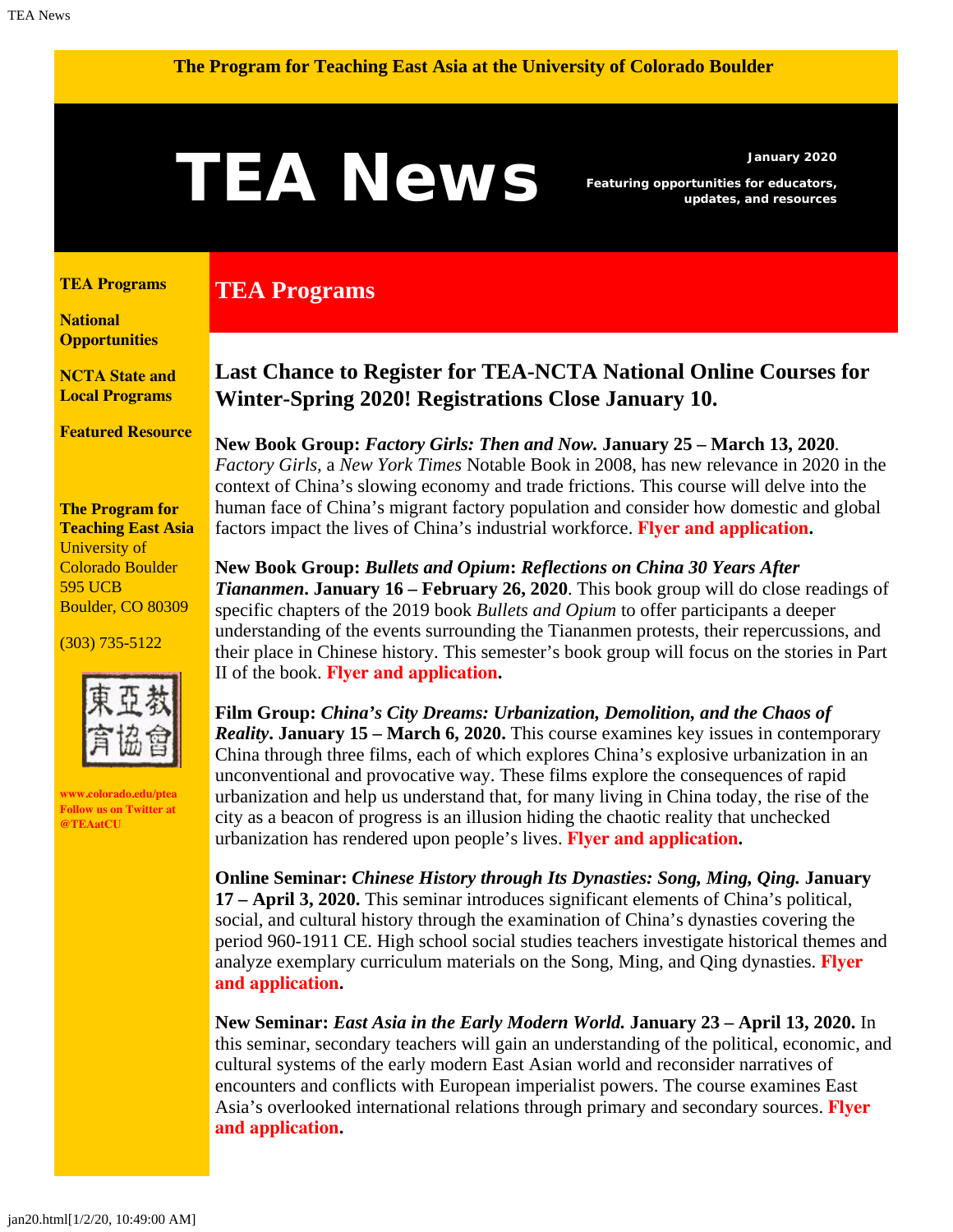**New Book Group:** *Japan through Children's Literature: Dreaming of Noodles.* **January 31 – April 9, 2020.** K-8 teachers will explore the themes of the early post-war period, minorities and identity in Japan, and food culture through recent children's books, *A Place to Belong* by Cynthia Kadohata and *Magic Ramen: The Story of Momofuku Ando* by Andrea Wang, illustrated by Kana Urbanowicz. In addition, participants will discuss classroom applications for language arts and social studies. **Flyer [and application](https://www.colorado.edu/ptea/sites/default/files/attached-files/ws2020jpkidlitbgflyer.pdf).**

#### **Northern Virginia and DC Area Teachers: Registration for February-March Workshops Open Now!**

Join NCTA for these winter-spring 2020 workshops :

- *Teaching Asia with Art at the Freer|Sackler.* February 29, 2020. This workshop will focus on two special exhibits, one on the woodblock prints of Hokusai, the second looking in detail at a single work, a Korean Buddhist masterpiece. Participants will work with Freer|Sackler curators and staff.
- *Japan, Pop Culture, and the Olympics.* March 7, 2020. This program will engage participants in exploring the messages Japan will send to the world through the 2020 Olympics. Featured speaker will be William Tsutsui, internationally recognized specialist on pop culture in Japan.

**[Flyer and registration](https://www.colorado.edu/ptea/sites/default/files/attached-files/nova_flyer_2019_2020.pdf)**.

### **National Opportunities**

**NCTA Webinars.** NCTA at the Five College Center for East Asian Studies is now registering for four webinars:

- *Living and Learning in China*, with Smith College student Bea Hesselbart. January 14, 2020, 7 pm EST. **[Registration](https://register.gotowebinar.com/register/5341404801428290817)**.
- *Total Immersion: Exploring Tea Culture in East Asia*, with Mindy Landeck, Austin College. February 4, 2020, 7 pm EST. **[Registration](https://register.gotowebinar.com/register/9066745907118157314)**.
- *Democracy in Taiwan*, with Sara Newland, Smith College. February 19, 2020, 7 pm EST. **[Registration](https://attendee.gotowebinar.com/register/107287449740087554)**.
- *Teaching Taiwan*, with James Lin, University of Washington. March 11, 2020, 7 pm EST. **[Registration](https://attendee.gotowebinar.com/register/4325439564888608002)**.

**Study Abroad Opportunity for Teachers:** *Fulbright Distinguished Awards in Teaching Research Program***. Application deadline: January 20, 2020.** This program sponsored by the U.S. Department of State provides an opportunity for K-12 educators to conduct research and engage in other professional learning experiences abroad for three to six months. Taiwan is among the available sites. Travel can occur in the fall or spring semesters of the 2020-2021 school year. **[Information and application](https://www.irex.org/program/opportunity-us-k-12-teachers-fulbright-distinguished-awards-teaching-research-program)**.

**Online Course:** *Japan and the World: Historical and Cultural Developments (5th Century – Present)***. January 29 – March 31, 2020.** Primary Source is offering this course exploring Japan through its history, arts, and literature, with emphasis on Japan post-1853. Pedagogical approaches to teaching Japanese history and culture will also be explored. Cost for teachers whose schools do not have a partnership with Primary Source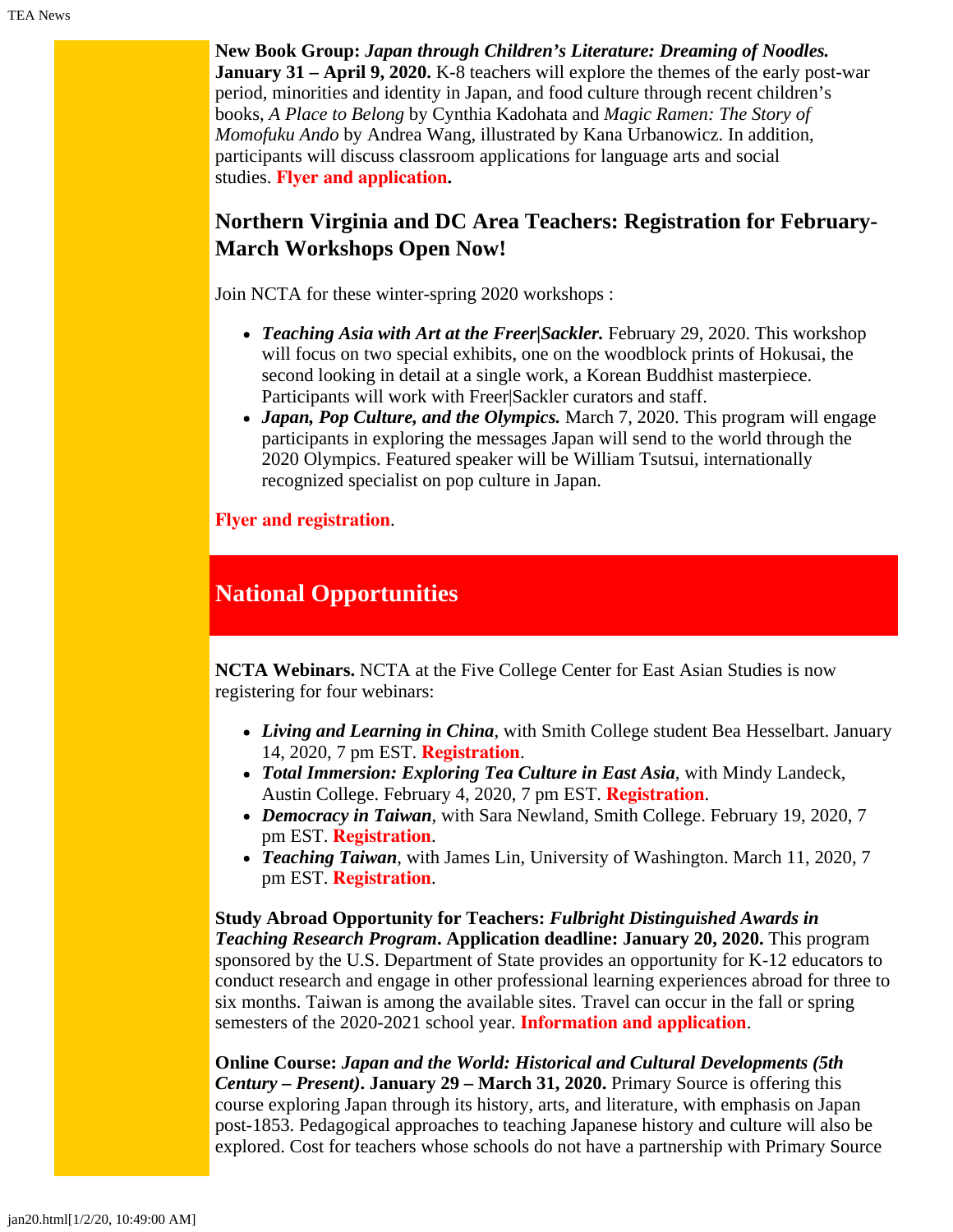is \$600 plus an additional fee for graduate credit. **[Information and registration](https://www.primarysource.org/for-teachers/19---for-teachers---courses---japan-and-the-world-)**.

**NCTA Workshop:** *Modern/Contemporary East Asian Film Workshop***. April 25-26, 2020. Application deadline: March 6, 2020.** NCTA at Indiana University presents this 1.5-day workshop introducing middle and high school teachers to a selection of modern/contemporary Chinese, Japanese, and Korean film classics, with special focus on analyzing depictions of family structures in East Asia. Travel support is available. **[Information and application](https://easc.indiana.edu/programs/ncta-programs/ncta-enrichment-sijo-workshop.html)**.

**NCTA Summer Workshop:** *Teaching East Asian Literature***. July 19-24, 2020. Application deadline: March 27, 2020.** Participants in this workshop presented by NCTA at Indiana University will engage in in-depth discussion and analysis of classical and modern literary selections from China, Japan, and Korea. Participants will also receive instruction on classroom implementation strategies. Priority is given to high school educators. **[Information and application](https://easc.indiana.edu/programs/ncta-programs/ncta-summer-literature-workshop.html)**.

**Previously Announced National Opportunities**

**2020 Keizai Koho Center Study Tour to Japan. June 22-30, 2020 (tentative). Application deadline: January 15, 2020.** This study tour for middle and high school educators aims to deepen participants' understanding of Japan and contribute to international mutual understanding across the Pacific. Participants interact with Japanese students, teachers, scholars, and business leaders and enjoy traditional and contemporary Japanese culture. **[Information and registration.](http://www.us-japan.org/programs/kkc)**

**2020 Korea Research Trip. June 30 – July 11, 2020. Application deadline: January 15, 2020.** World History Digital Education seeks social studies teachers, staff developers, and supervisors to take part in a research trip to South Korea showcasing the challenges, outcomes, and legacies of the Korean War. Participants will also take part in pre-trip webinars, readings, and discussion; following the trip, they will develop a lesson and present it to other educators. **[Registration](http://www.worldhistoryde.org/korea-trip)**.

**Teach in China—Summer 2020. Application deadline: January 15, 2020.** SABEH (Sino-American Bridge for Education and Health) offers three- to four-week opportunities to teach in China during July and August 2020. Participating K-12 teachers experience Chinese culture, schools, teaching, travel, and collaboration with Chinese and American colleagues. More information and an application are available on the SABEH **[website](https://www.sabeh.org/teach-in-china)**.

**Columbia NCTA Online Book Groups:** *Understanding China Through Comics, Graphic Novels, and Drama***. January – February 2020.** The NCTA national coordinating site at Columbia's Weatherhead Institute is offering three book groups in January and February, each running at a different time period. Two book groups focus on comics, the third on the graphic novel *A Chinese Life*. More information is available **[here](http://afe.easia.columbia.edu/announcements/2019/BookGroupsFall19.html)**.

**USS Midway Museum 2020 Summer Institutes. Application deadline: March 8, 2020.** The USS Midway Museum in San Diego is hosting two summer institutes in 2020:

- *The Cold War, Korea and Vietnam.* June 28 July 11, 2020.
- *World War II in the Pacific: Clash of Nations and Perspectives.* July 12-18, 2020.

For more information, visit the Museum **[website](https://www.midway.org/education/teacher-programs/midway-institute-for-teachers/)**.

# <span id="page-2-0"></span>**NCTA State and Local Programs**